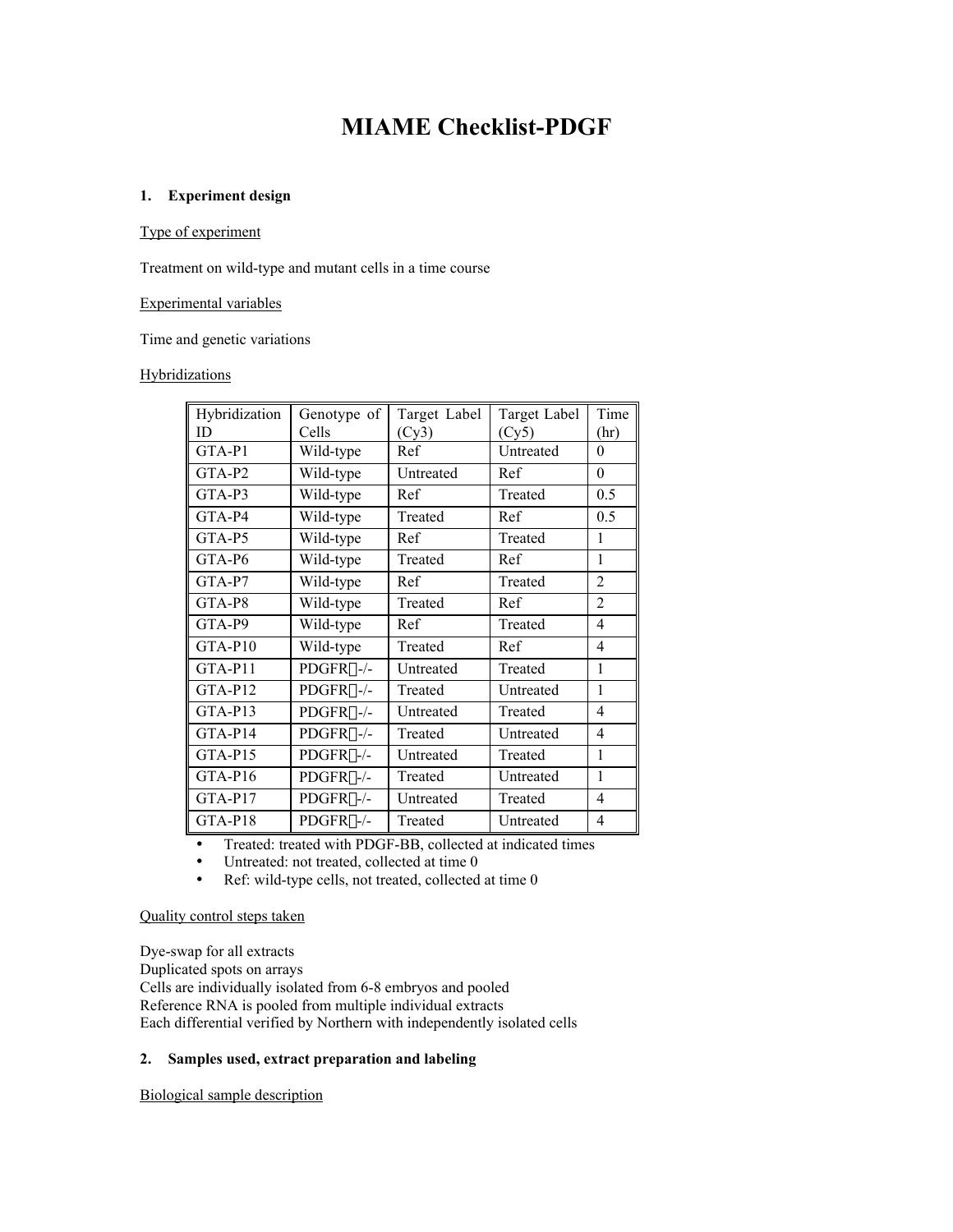Organism: *Mus Musculus* Strain: 129S4 X C57BL/6J Genotypes: Wild-type, PDGFRa-/-, PDGFRb-/- Cell source: Mouse embryonic fibroblasts (MEFs) isolated from individual E12.5 embryos

#### Biological sample manipulation

MEFs of each genotype were grown in DMEM with 10% FCS (fetal calf serum), 50 U/ml penicillin, 50 mg/ml streptomycin at 37 degree C in 5% CO2 on 15 cm tissue culture plates during passage, and were pooled at passage 3. Subconfluent cultures were brought to quiescence by growing in low serum medium (0.5% FCS) for 48 h, treated with PDGF-BB (30 ng/ml), and collected at indicated times for RNA extraction.

## Preparation of hybridization extracts

Total RNA were extracted twice with TriZol reagent (Invitrogen) according to protocols provided by the manufacturer. RNA quality was checked with gel electrophoresis and Bioanalyzer (Agilent).

## Labeling protocol

Reverse transcription was performed by mixing 30 µg total RNA with oligo(dT)18, Superscript II-RT enzyme and buffer (Invitrogen), RNaseOUT RNase Inhibitor (Invitrogen), 25 mM of each dATP, dCTP and dGTP, 12.5 mM dTTP and 12.5 mM amino-allyl-dUTP (Sigma). Incubate at 42 degree C for 2 hours. Add 10  $\mu$ l of NaOH and 10  $\mu$ l of 0.5 M EDTA. Incubate at 65 degree C for 15 minutes. Neutralize by adding 25 µl 1M HEPES pH7.4. Filter on Microcon-30 concentrator. Dry on speed-vac, resuspend in water. Cy3 and Cy5 Monoreactive dyes (Amersham) were resuspended in DMSO, activated by Sodium Bicarbonate and incubated with purified cDNA for 1 hour. Coupling reactions were quenched by addition of Hydroxylamine and incubation for 15 minutes. Combine Cy3 and Cy5 labeled cDNA pairs and purify with QIAquick PCR purification columns. Final elute was dried in speed-vac and resuspended in 20 µl water. Add 4  $\mu$ l 20X SSC and 2  $\mu$ l of 10 mg/mL poly(dA) (Roche). Filter through Millipore 0.45 micron spin membranes. Mix with SDS to final concentration before hybridization.

## **3. Hybridization procedures and parameters**

Hybridization buffer

3X SSC, 0.23% SDS, 1 mg/ml poly(dA)

Slide blocking

No prehybridization

Probe blocking

1 mg/ml poly(dA) during hybridization

Quantity of labeled target used

All labeled cDNA generated with 30 µg total RNA

Hybridization time, volume, temperature

16 h, 26 ml, 63 degrees C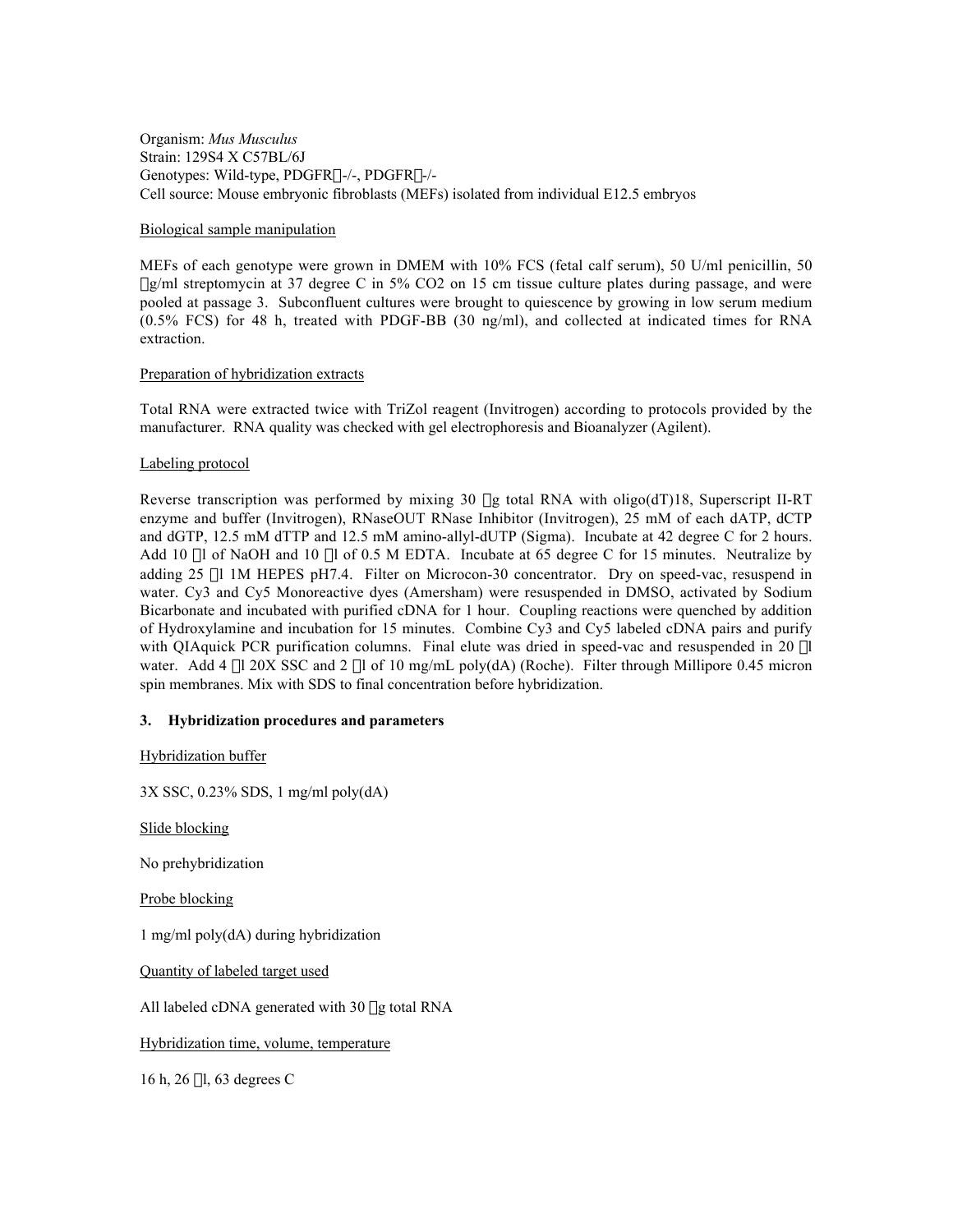#### Hybridization instrument

Manual, TeleChem hybridization chambers in water bath

## Wash procedure

Wash 1: 1X SSC, 0.03% SDS Wash 2: 1X SSC, dip slides 15 times Wash 3: 0.2X SSC, shake slides 75 rpm for 20 minutes Wash 4: 0.05X SSC, shake slides 75 rpm for 10 minutes Spin-dry slides in centrifuge 50 g for 5 minutes.

## **4. Measurement data and specifications**

Scanning hardware

Axon GenePix4000B

Scanning software

Axon GenePix Pro 3.0

Image analysis software

Axon GenePix Pro 3.0

Image analysis output files

Attached (GTA-P1.gpr to GTA-P18.gpr)

## Data selection and transformation

For each array, spot intensity signals were filtered and removed if the values did not exceed 3 S.D. above the background signal in at least one signal channel or if a spot was flagged as questionable by the GenePix Pro software. Spot-level ratios (Cy5/Cy3) were  $log_2$  transformed and a loess normalization ( $f = 0.67$ ) strategy was applied using S-Plus (MathSoft, Cambridge, MA) to correct for observed intra-array intensitydependent ratio biasing. For each sample comparison, data were analyzed by first averaging the spot-level, normalized log ratios of the two reverse-complement arrays, and then taking the average of the intra-array, gene-level duplicate features. At the spot-level averaging step, only those features possessing both fluororientation data points were carried through the analysis.

Gene expression data table

Attached (GTA-PDGF.xls)

## **5. Array design**

#### Array information

Array name: F.H.C.R.C. Mouse 2K-GTA Array provider: in-house FHCRC Platform type: spotted Surface type: glass Surface coating: poly-lysine Physical dimensions of slides: 40 x 18 mm Number of blocks on the array: 16